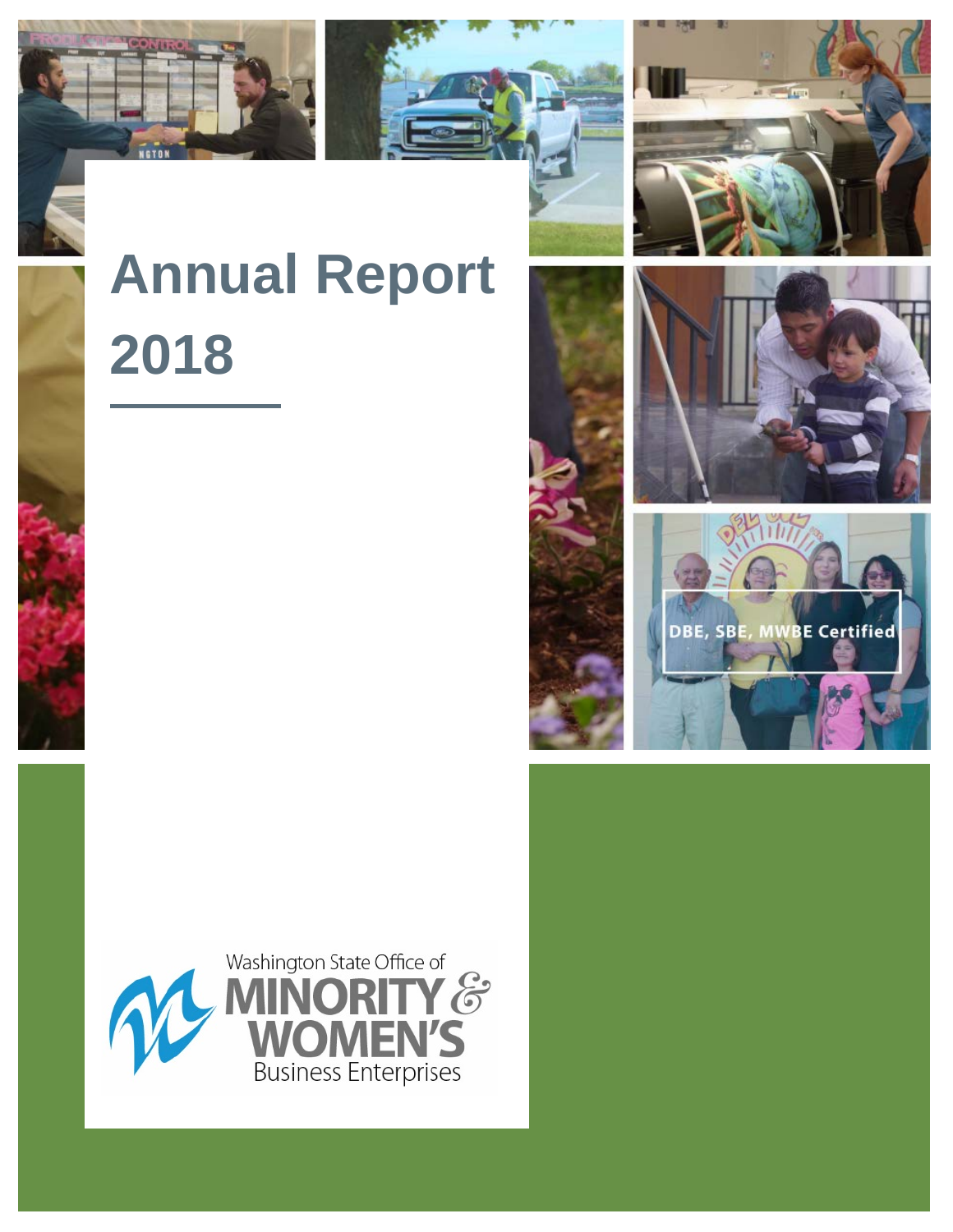# **Welcome from the Director**

It is with great pride, that I provide this annual report of the Office of Minority & Women's Business Enterprises activities. I am pleased to inform you of our programs designed to increase the participation of small, minority- and women-owned businesses in state and federal contracting and procurement.

A dedicated team of 19 professionals implements our programs with a biennial budget of \$4.5 million. We also have an [Advisory](http://omwbe.wa.gov/advisory-committee/) [Committee](http://omwbe.wa.gov/advisory-committee/) that includes leaders who represent the interests of small, minority- and women-owned businesses throughout the state.

Our agency:

- Certifies small businesses owned by minorities, women and other socially andeconomically disadvantaged persons.
- Supports the Governor's Business Diversity Subcabinet.
- Compiles and reports the amount of money state agencies and higher educational institutionsspend with certified businesses in contracts andprocurement.
- Collects and publishes agency supplier diversityplans.
- Hosts the public, online Directory of OMWBE Certified Firms.
- Provides education and outreach to small business owners and business assistance organizations.
- Helps agencies, higher educational institutions, and prime contractors increase participation of certified businesses in contracts and procurement.
- Implements the Linked Deposit Loan Program.

# **Our Mission**

**We promote equity and increase participation in public contracting and procurement for small businesses owned by minorities, women and disadvantaged persons through education and certification.**

**OMWBE's Statutory Charge [Chapter 39.19 RCW](http://apps.leg.wa.gov/RCW/default.aspx?cite=39.19)** 

Best regards,

Lisa van der Lugt Director, Office of Minority and Women's Business Enterprises 360-664-9750 [www.omwbe.wa.gov](http://www.omwbe.wa.gov/)

*The Legislature finds that minority and women-owned businesses are significantly underrepresented and have been denied equitable competitive opportunities in contracting. It is the intent of this chapter to mitigate societal discrimination and other factors in participating in public works and in providing goods and services…*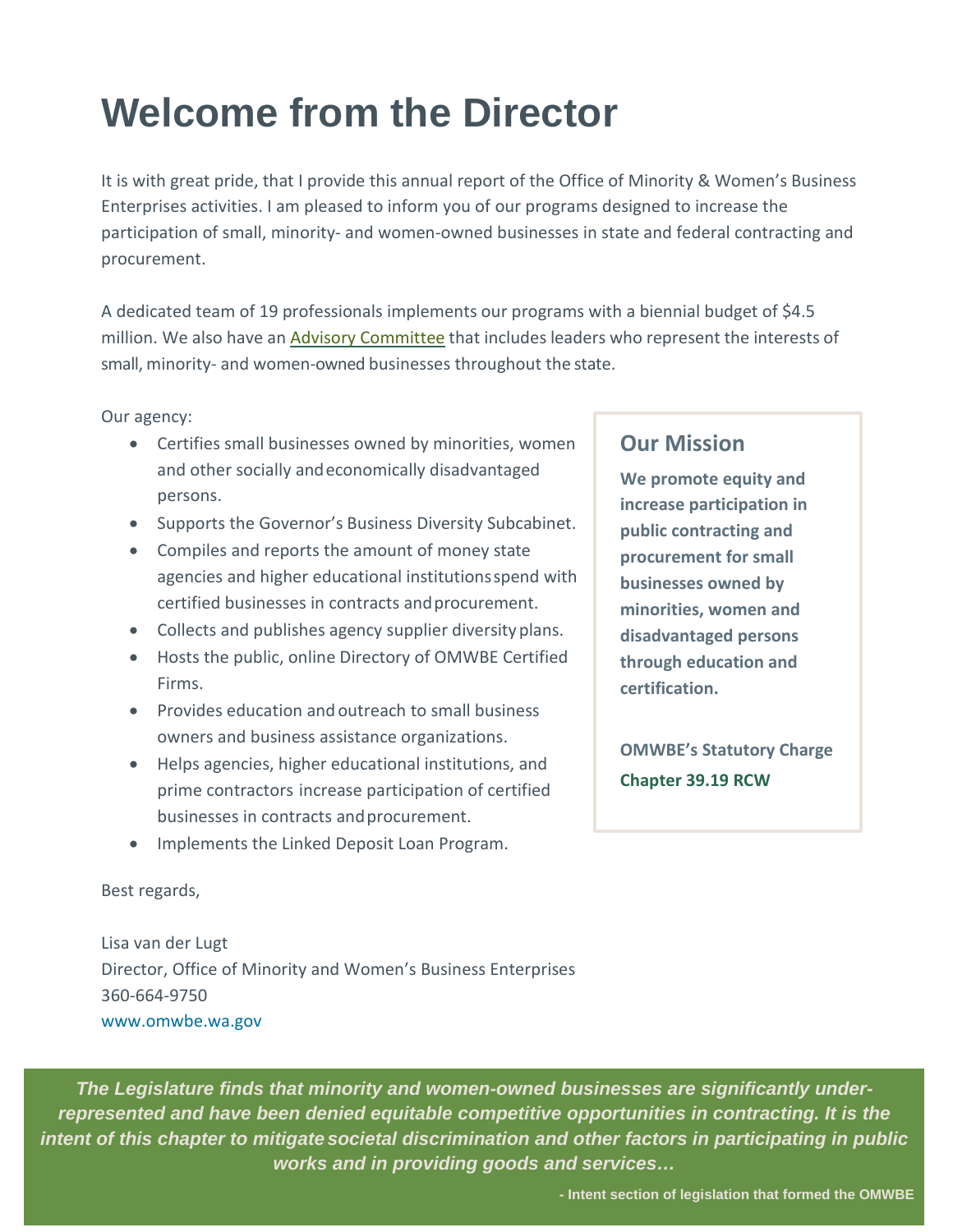# **OMWBE CERTIFICATION**

The OMWBE is the sole certifying agency for small businesses owned and controlled by minorities, women, and socially and economically disadvantaged persons in Washington State.

- **State Program** State agencies, higher educational institutions, and some local governments and private companies look for OMWBE certified firms to meet their supplier diversity goals.
- **Federal Program** Agencies that receive funds from the United States Department of Transportation are required to set and meet supplier diversity goals. Public entities that manage these projects and their prime contractors look to the OMWBE Directory for federally certified firms.

As of the end of Fiscal Year 2018, **2,759 businesses** were certified with the OMWBE. This is an eight (8%) percent increase over FY 2017.

| <b>State certifications</b>                                                      |       |                                    | <b>Federal certifications</b> |  |  |
|----------------------------------------------------------------------------------|-------|------------------------------------|-------------------------------|--|--|
| Minority-owned businesses                                                        | 913   | Disadvantaged Business Enterprises | 923                           |  |  |
| Woman-owned businesses                                                           | 1,064 | <b>Small Business Enterprises</b>  | 98                            |  |  |
| Minority woman-owned businesses                                                  | 434   | <b>Airport Concessionaires</b>     | 62                            |  |  |
| Combination businesses enterprises<br>(owned by a minority male and a<br>female) | 29    |                                    |                               |  |  |
| Socially and economically disadvantaged<br>businesses                            | 7     |                                    |                               |  |  |
| <b>Total</b>                                                                     | 2,447 | Total                              | 1,083                         |  |  |

*\*771 firms have both state and federal certification.*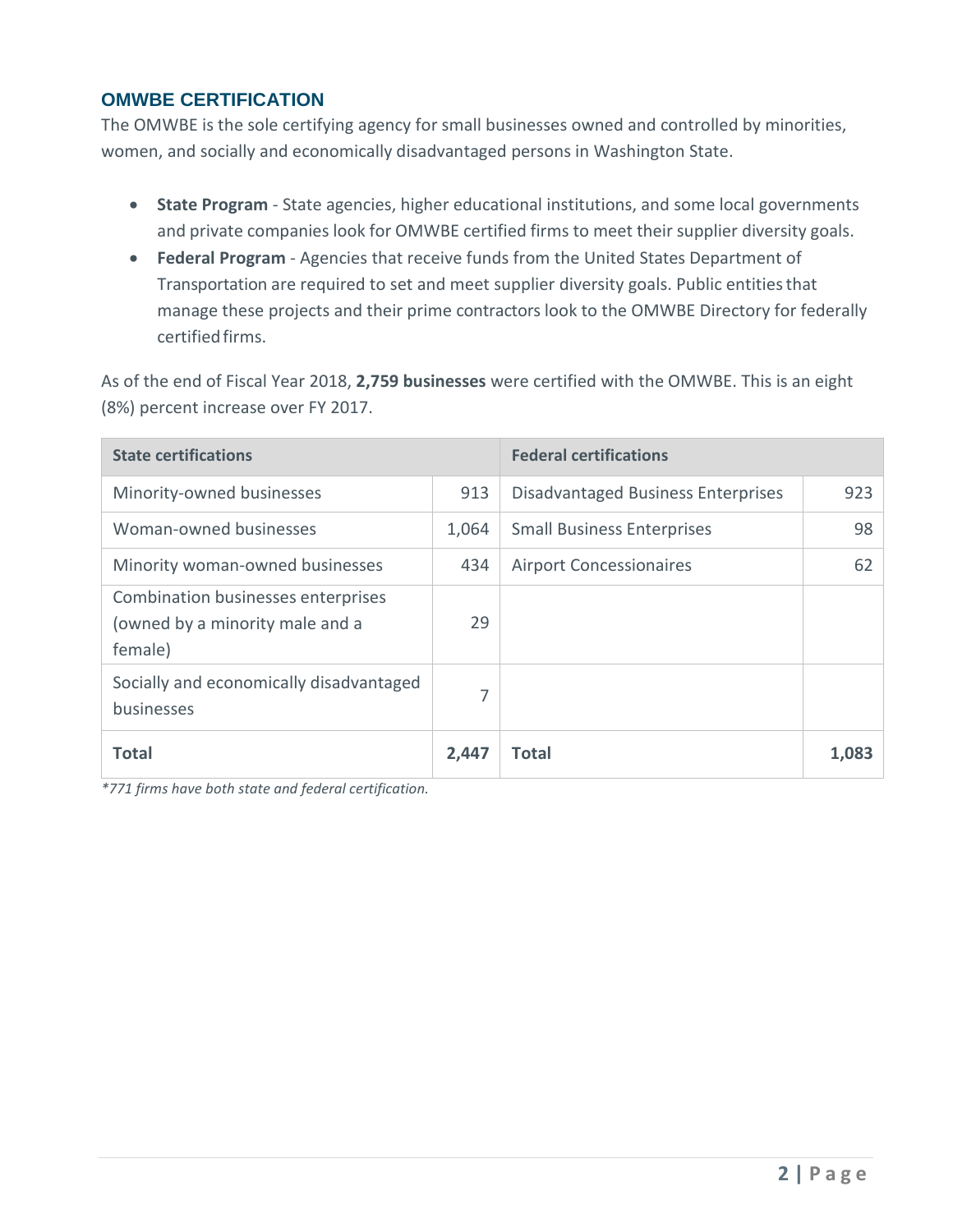

*\*The OMWBE database includes firms certified multiple times for every certification type for example, DBE, MBE. The above numbers reflect the group for one unique file number. This data is a combination of both Federal and State Certifications.*

*\*\*Includes Sub-Continent Asian.*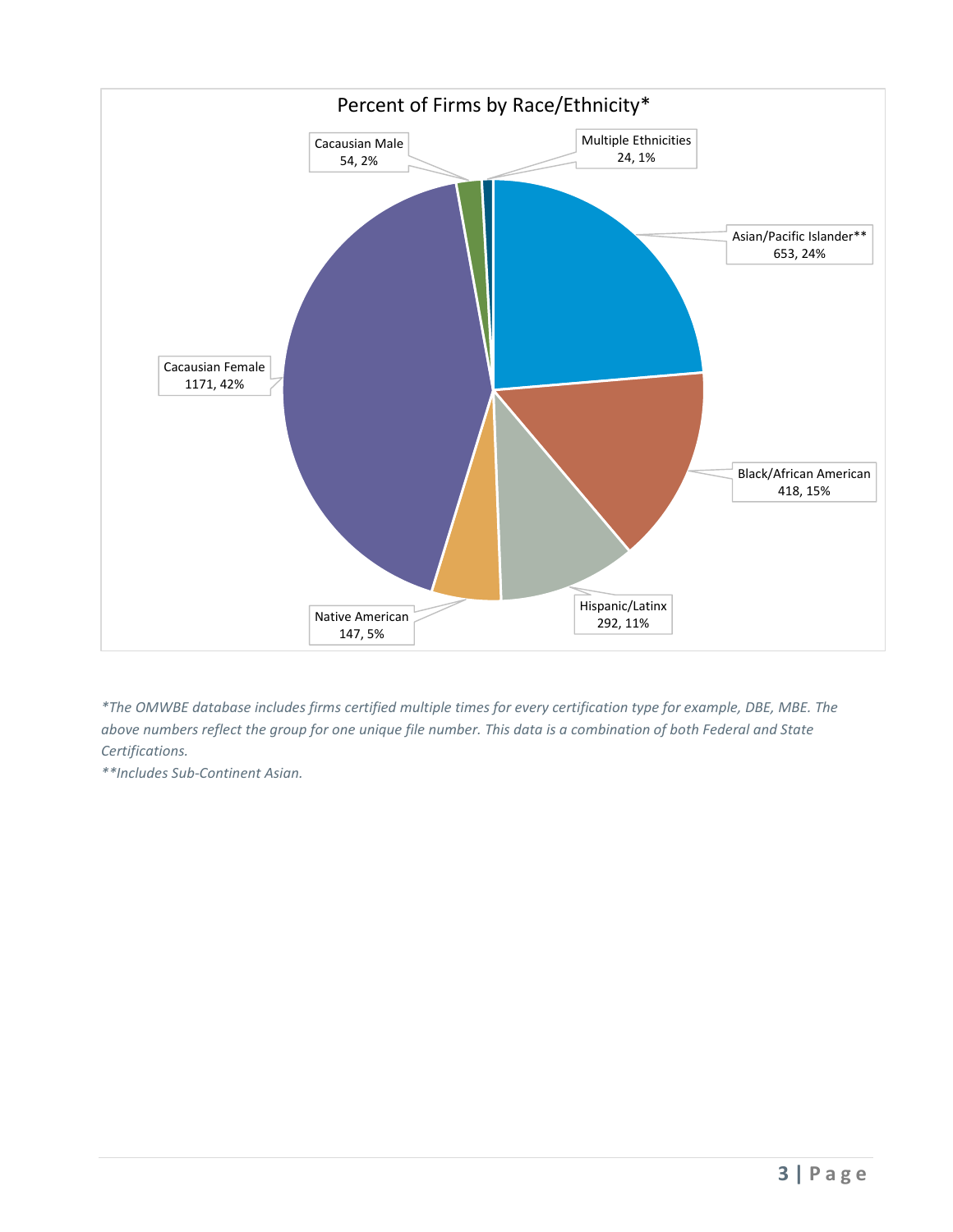# **GOVERNOR'S SUBCABINET ON BUSINESS DIVERSITY**

The OMWBE participates on and supports the Governor's Subcabinet on Business Diversity. In 2018, the subcabinet's work focused on these primary areas:

- **Disparity Study** The Department of Enterprise Services (DES) contracted with an organization in 2017 to conduct the first statewide disparity study. In 2018 they conducted interviews and surveys. Results and the final study are expected in spring 2019.
- **Technical Assistance** The subcabinet identified the need for more clarity on available resources for small businesses. A new Small Business Assistance site was developed and is housed on the OMWBE website. It contains direct links to the Office of Regulatory Innovation and Assistance (ORIA) pages and the Small Business Guide as well as other resources.
- **Legal Framework** The subcabinet obtained a formal opinion from the Attorney General in 2016 regarding RCW 49.60.400 (I-200). This identifies a clear and deliberate path so that state agencies can achieve a durable and sustainable solution. The subcabinet has aligned work on the disparity study and action teams with this opinion.
- **Community of Practice** The OMWBE chairs the Community of Practice and supports the Action Teams. A common online gathering place for contracting and procurement inclusion materials such as; draft policies, templates, tools and more will be housed on the OMWBE site. Action Teams met regularly to share best practices and innovative solutions. Access to the site will open up to agency contracting and procurement professionals in 2019. Action Teams included,
	- o **Planning/Forecasting**
	- o **Internal Processes**
	- o **Master Contracts**
	- o **Provider Networks & Client Services**
	- o **Using Data**
	- o **Public Works**
	- o **Outreach**
	- o **Business Assistance**
	- o **Purchase Cards**

# **Member Agencies**

**Office of Minority & Women's Enterprises**

**Commission on African American Affairs**

**Commission on Asian Pacific American Affairs**

**Commission on Hispanic Affairs**

**Department of Veterans Affairs**

**Department of Corrections**

**Department of Enterprise Services**

**Health Care Authority**

**Department of Labor and Industries**

**Department of Social and Health Services**

**Department of Transportation**

**Attorney General's Office**

**Governor's Office**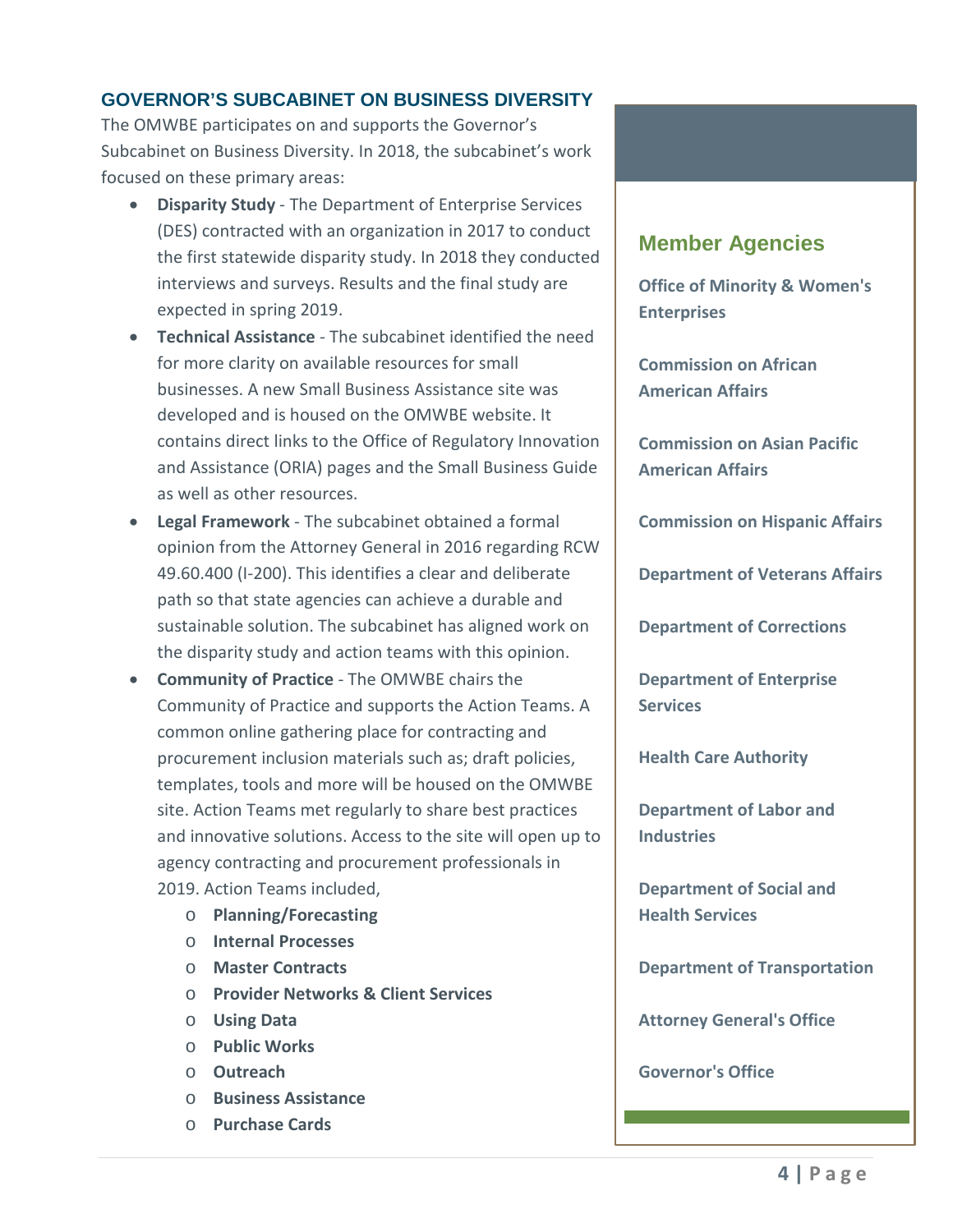### o **Internal Agency Culture**

# **AGENCY AND HIGHER EDUCATIONAL INSTITUTION SUPPLIER DIVERSITY RESULTS**

State law requires the OMWBE to report the amount of money each state agency and higher educational institution spends in contracts and procurements with certified minority- and womenowned businesses. The OMWBE posts this information on its [website.](https://omwbe.wa.gov/state-supplier-diversity-reporting)

Governor Inslee's strategic framework, Results Washington, includes a goal to increase state agency and higher educational institution utilization of certified small businesses in contracts and procurement to the following percentages:

#### • **Minority-owned businesses: 10%** • **Women-owned businesses: 6%**

| State agency FY 2018 dollars spent with certified firms<br>as % of all eligible spending[1] |                                |                                                        |                  |                                          |
|---------------------------------------------------------------------------------------------|--------------------------------|--------------------------------------------------------|------------------|------------------------------------------|
|                                                                                             | <b>Total Eligible</b><br>Spend | <b>Dollars Spent</b><br>with Certified<br><b>Firms</b> | % of Total Spend | <b>Results</b><br><b>Washington Goal</b> |
| Minority Owned<br>Certified Businesses <sup>[2]</sup>                                       | \$2,892,743,350                | \$89,717,491                                           | 3.10%            | 10%                                      |
| Women Owned<br><b>Certified Businesses</b>                                                  |                                | \$64,463,981                                           | 2.23%            | 6%                                       |
| <b>Total OMWBE Certified Businesses</b>                                                     |                                | \$154,181,472                                          | 5.33%            | 16%                                      |

Below are the FY 2018 results for state agencies and higher educational institutions.

| Higher educational institution FY 2018 dollars spent with certified firms<br>as % of all eligible spending[1] |                                |                                                        |                  |                                          |  |
|---------------------------------------------------------------------------------------------------------------|--------------------------------|--------------------------------------------------------|------------------|------------------------------------------|--|
|                                                                                                               | <b>Total Eligible</b><br>Spend | <b>Dollars Spent</b><br>with Certified<br><b>Firms</b> | % of Total Spend | <b>Results</b><br><b>Washington Goal</b> |  |
| Minority Owned<br>Certified Businesses <sup>[2]</sup>                                                         | \$2,064,827,256                | \$15,218,920                                           | 0.74%            | 10%                                      |  |
| Women Owned<br><b>Certified Businesses</b>                                                                    |                                | \$8,969,239                                            | 0.43%            | 6%                                       |  |
| <b>Total OMWBE Certified Businesses</b>                                                                       |                                | \$24,188,159                                           | 1.17%            | 16%                                      |  |

[1] This [link](http://omwbe.wa.gov/state-supplier-diversity-reporting/what-counted-report) contains a list of objects and subjects that make up the total eligible spend.

[2] Includes businesses owned by a minority woman and businesses owned by a minority male and a female.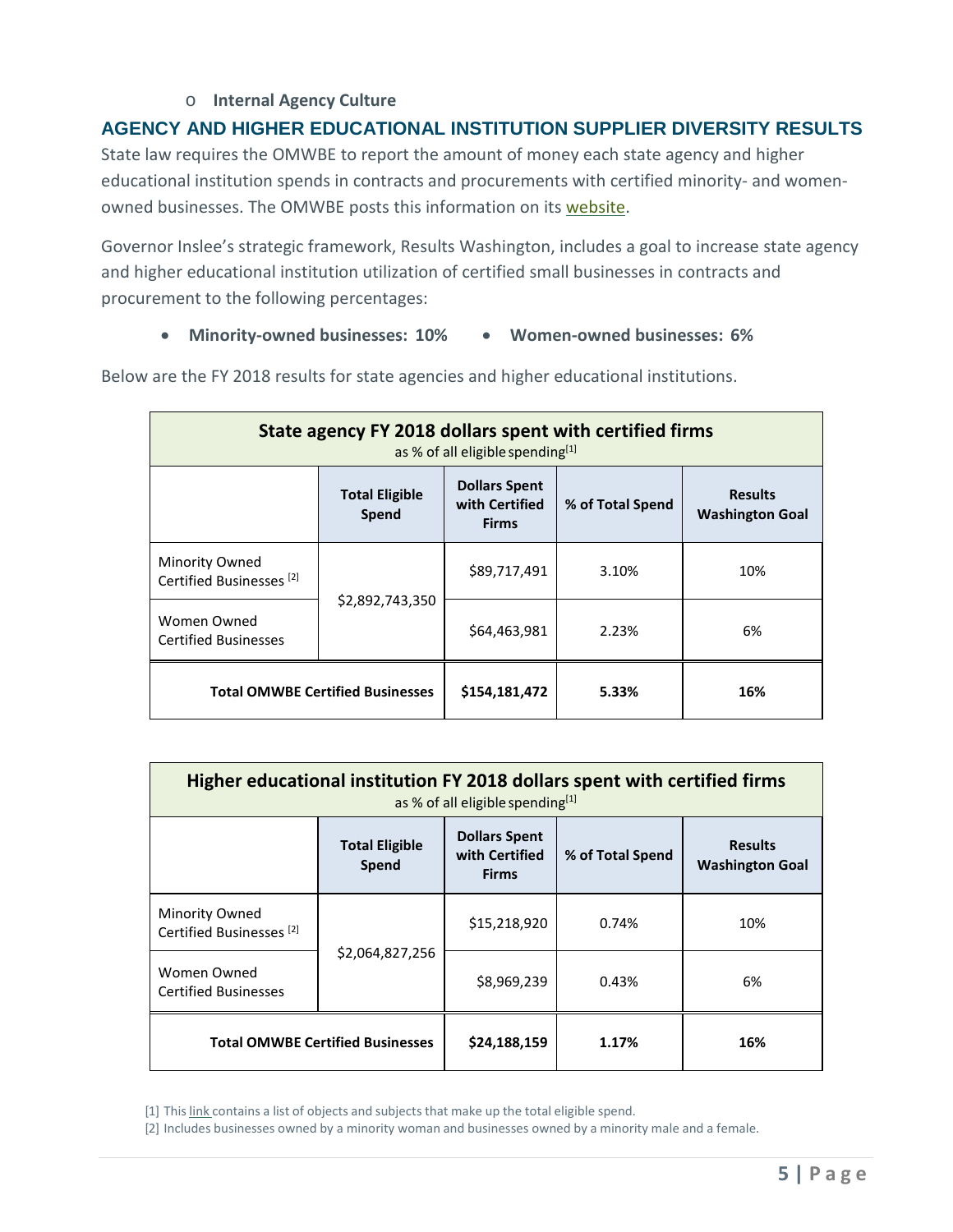| <b>Combined Total FY 2018 dollars spent with certified firms</b><br>as % of all eligible spending[1] |                                                                                                                    |                                                        |                  |                                          |  |
|------------------------------------------------------------------------------------------------------|--------------------------------------------------------------------------------------------------------------------|--------------------------------------------------------|------------------|------------------------------------------|--|
|                                                                                                      | <b>State Agencies and</b><br><b>Educational</b><br><b>Institutions</b><br><b>Combined</b><br><b>Eligible Spend</b> | <b>Dollars Spent</b><br>with Certified<br><b>Firms</b> | % of Total Spend | <b>Results</b><br><b>Washington Goal</b> |  |
| Minority Owned Certified<br>Businesses <sup>[2]</sup>                                                | \$4,957,570,606                                                                                                    | \$104,936,411                                          | 2.12%            | 10%                                      |  |
| Women Owned<br><b>Certified Businesses</b>                                                           |                                                                                                                    | \$73,433,220                                           | 1.48%            | 6%                                       |  |
| <b>Total OMWBE Certified Businesses</b>                                                              |                                                                                                                    | \$178,369,631                                          | 3.60%            | 16%                                      |  |

[1] This link contains a list of objects and subjects that make up the total eligible spend.

[2] Includes businesses owned by a minority woman and businesses owned by a minority male and a female.

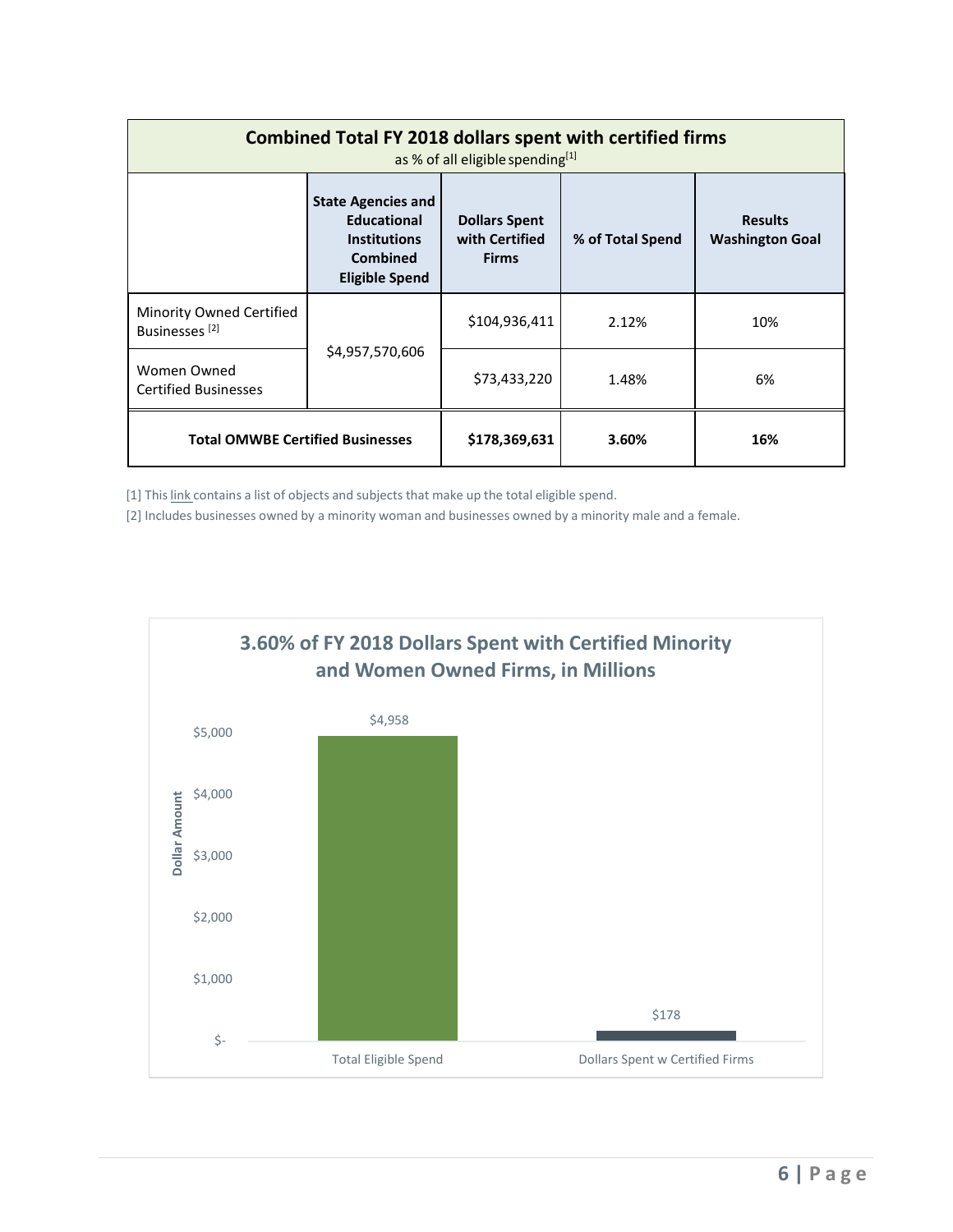# **FY 2018 Agency and College spend with certified businesses by race/ethnicity and gender of business owner**



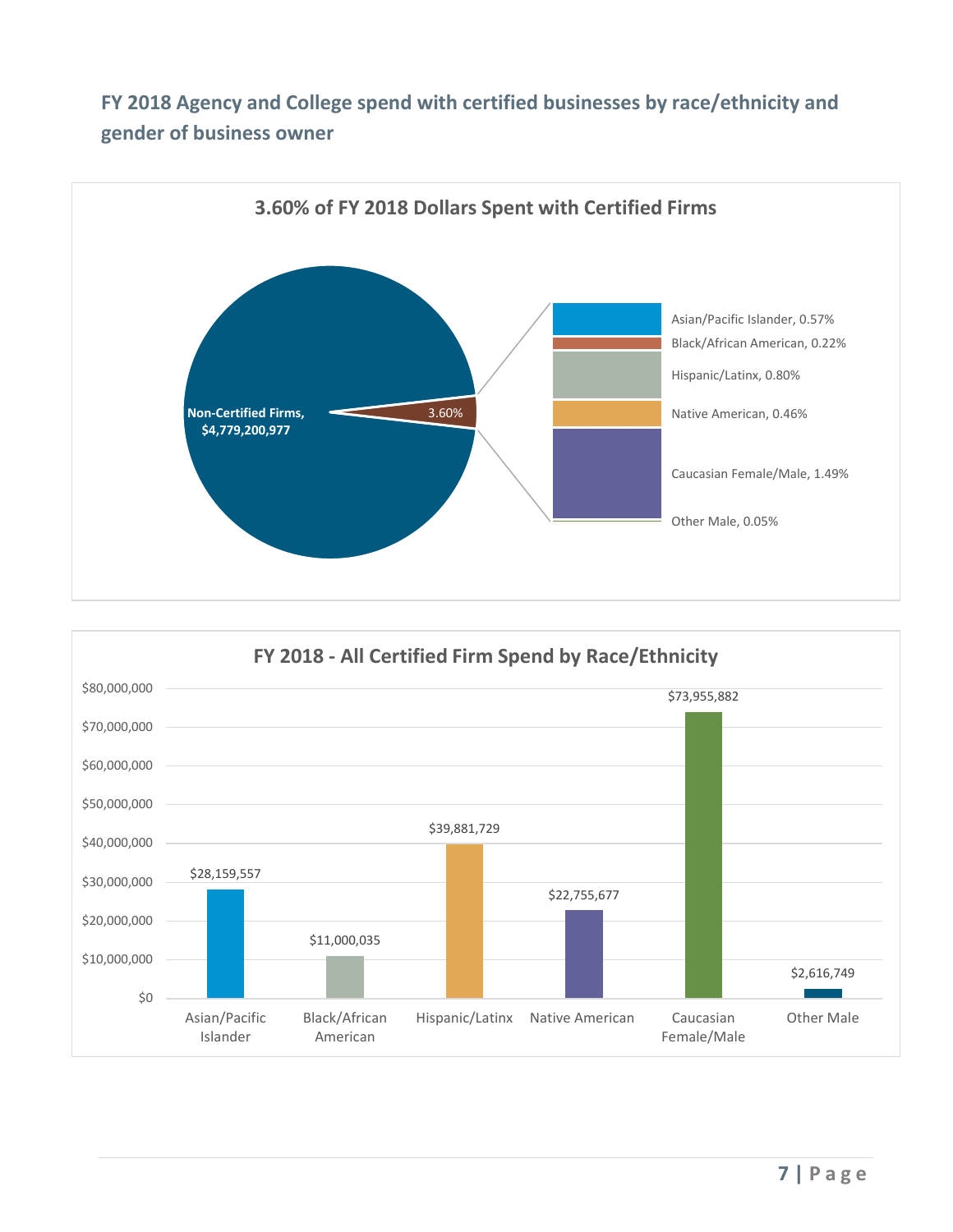# **Dollars spent with certified businesses by industry**



#### **Industry descriptions:**

**Construction**: Highway and building related construction, including renovation and demolition, paving, installation, painting, signage, surveying and mapping, sand/gravel, construction supplies and equipment, flooring, roofing, and flagging.

**Professional Services**: Specialized services, lawyers, counseling, travel agency, design, accounting, reporting, security, interpreter services, and non-medical laboratory.

**Technology Services**: Information systems management, development, and equipment.

**Architectural & Engineering** Architectural and engineering services.

**Business Operations**: Services, products and equipment for business operations, and building services.

**Communications:** Design/distribution of ad materials, broadcasting services, and web and video productions.

**Management Consulting:** Consulting/research on safety, management, strategic planning, public relations, and human resources.

**Medical/Health**: Health care professionals, equipment, and testing.

**Other:** Catering and other services not in other categories.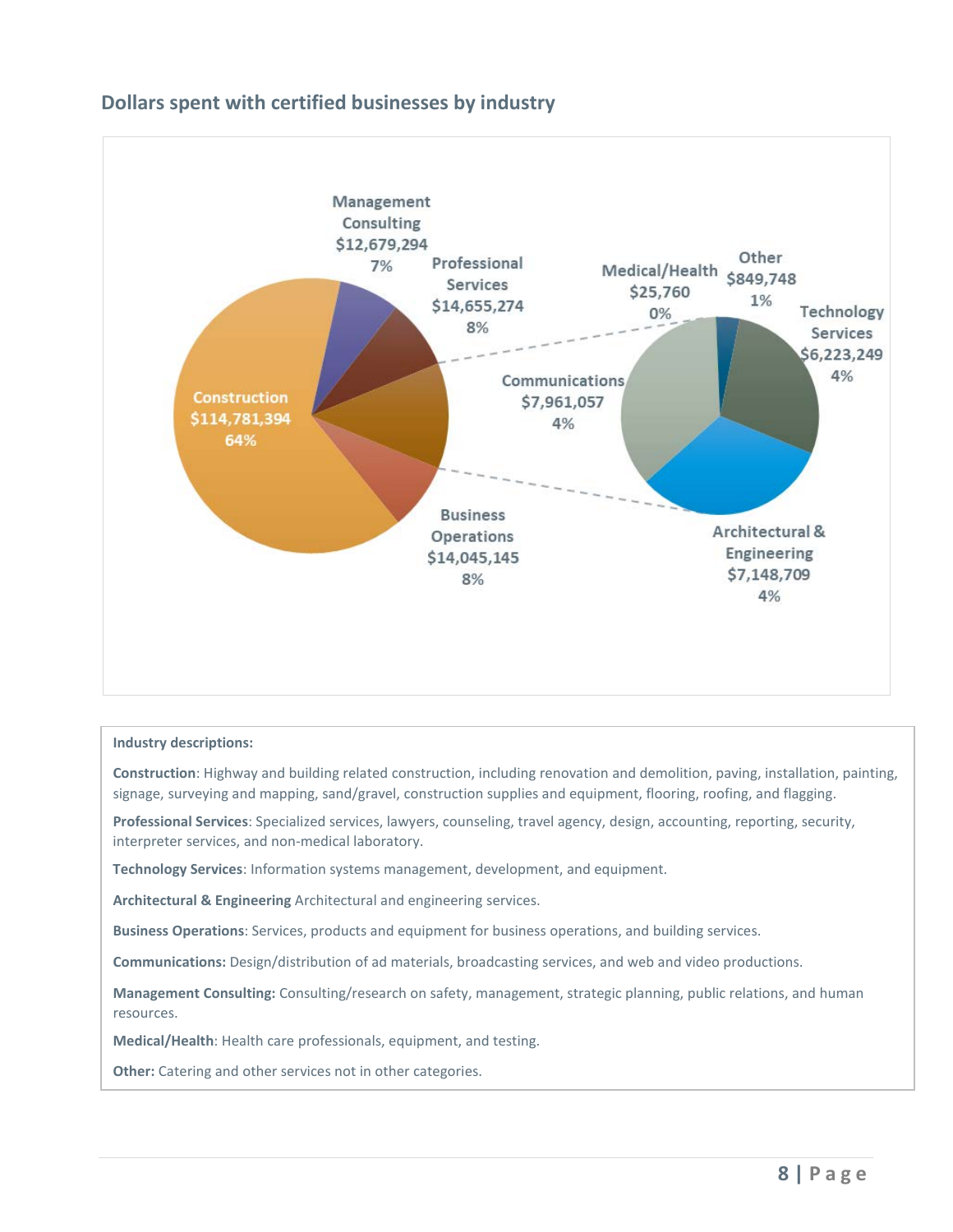# **AGENCY SUPPLIER DIVERSITY PLANS**

State law requires agencies to adopt plans to increase the participation of certified minority and women-owned businesses. The OMWBE provides assistance to each agency helping them consider best practices to increase their supplier diversity. Each agency's supplier diversity plan is posted on the OMWBE'[s website.](https://omwbe.wa.gov/state-supplier-diversity-reporting)

The OMWBE must notify the Governor, State Auditor and the Joint Legislative Audit and Review Committee if agencies do not comply [\(RCW 39.19.060\)](http://app.leg.wa.gov/RCW/default.aspx?cite=39.19.060). All agencies submitted FY 2019 plans.

#### **CERTIFIED FIRM DIRECTORY**

The OMWBE Certified Firm Directory is a publicly available online tool that shows real time certification status and business contact information for all OMWBE certified businesses. The directory is searchable by key words, descriptions, location and more. In FY 2018, OMWBE created a [short video](https://youtu.be/AMJ7acE_F3I) for how to use the directory. The OMWBE actively promotes the Directory when working with agencies, colleges, and prime contractors.

## **OUTREACH AND EDUCATION**

The OMWBE conducts outreach about qualifications for certification and its benefits, available resources for small minority- and woman-owned businesses, and best practices in supplier diversity including targeted outreach to match public entities and prime contractors' purchasing or contracting needs with certified firms.

The agency's website includes bid opportunities and relevant events, available free training through partners, announcements, and information on a variety of other resources. The OMWBE also utilizes email newsletters to certified firms and social media to provide news, information and notice of bid opportunities.

In FY 2018, the OMWBE produced four short videos. Two of these videos interview certified business owners, highlight why they pursued certification, and what it means to them to be recognized as a minority- or women- owned business. The other two videos are animated how-to videos to help customers and partner organizations use the OMWBE's systems and features.



*OMWBE staff talk with hundreds of businesses at the 2018 Alliance NW.*

OMWBE videos [Why Get Certified -](https://youtu.be/QxLlVLTcx1s) Priscilla Martinez [Why Get Certified -](https://youtu.be/eG-BIohnFVI) Rani & Dave Bal [How to Apply for Certification](https://youtu.be/_qD2s95wO68) [How to Use the OMWBE Directory](https://youtu.be/AMJ7acE_F3I)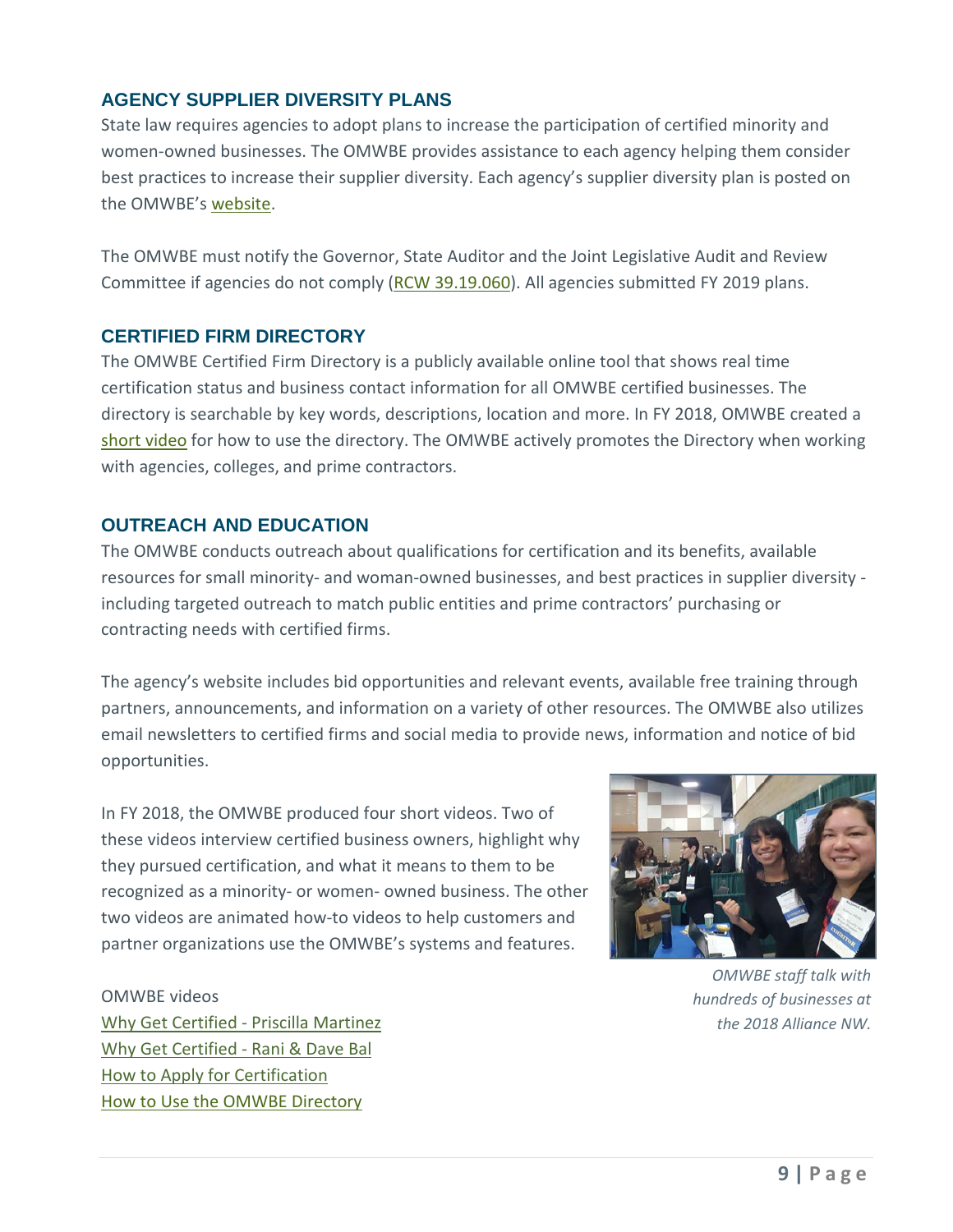# **LINKED DEPOSIT LOAN PROGRAM**

Businesses certified by the OMWBE and veteran-owned firms certified by the Department of Veteran's Affairs are eligible to participate in the state's Linked Deposit Loan Program. The program allows a certified business to receive an interest rate reduction of two percent on a business loan from a participating lender.

The Office of the State Treasurer is authorized to use up to \$190 million of the state's short- term surplus funds to purchase a certificate of deposit (CD) equivalent to the dollar amount of a financial institution's loan to certified businesses. Up to \$175 million is available for loans for certified minority- and woman-owned businesses, and up to \$15 million for veteran-owned businesses.

As of the end of June 2018, 465 OMWBE-certified firms held \$157 million of Linked Deposit loans that are in repayment or have available lines of credit.



Programs like Linked Deposit continue to be important as this figure shows. *Alice Robb, "Financing Patterns and Credit Market Experiences: A Comparison by Race and Ethnicity for U.S. Employer Firms", p27, Table 9 (using data from ASE Table SE1400CSCB10) https://www.sba.gov/sites/default/files/rs440\_financing\_patterns\_report\_1.pdf*